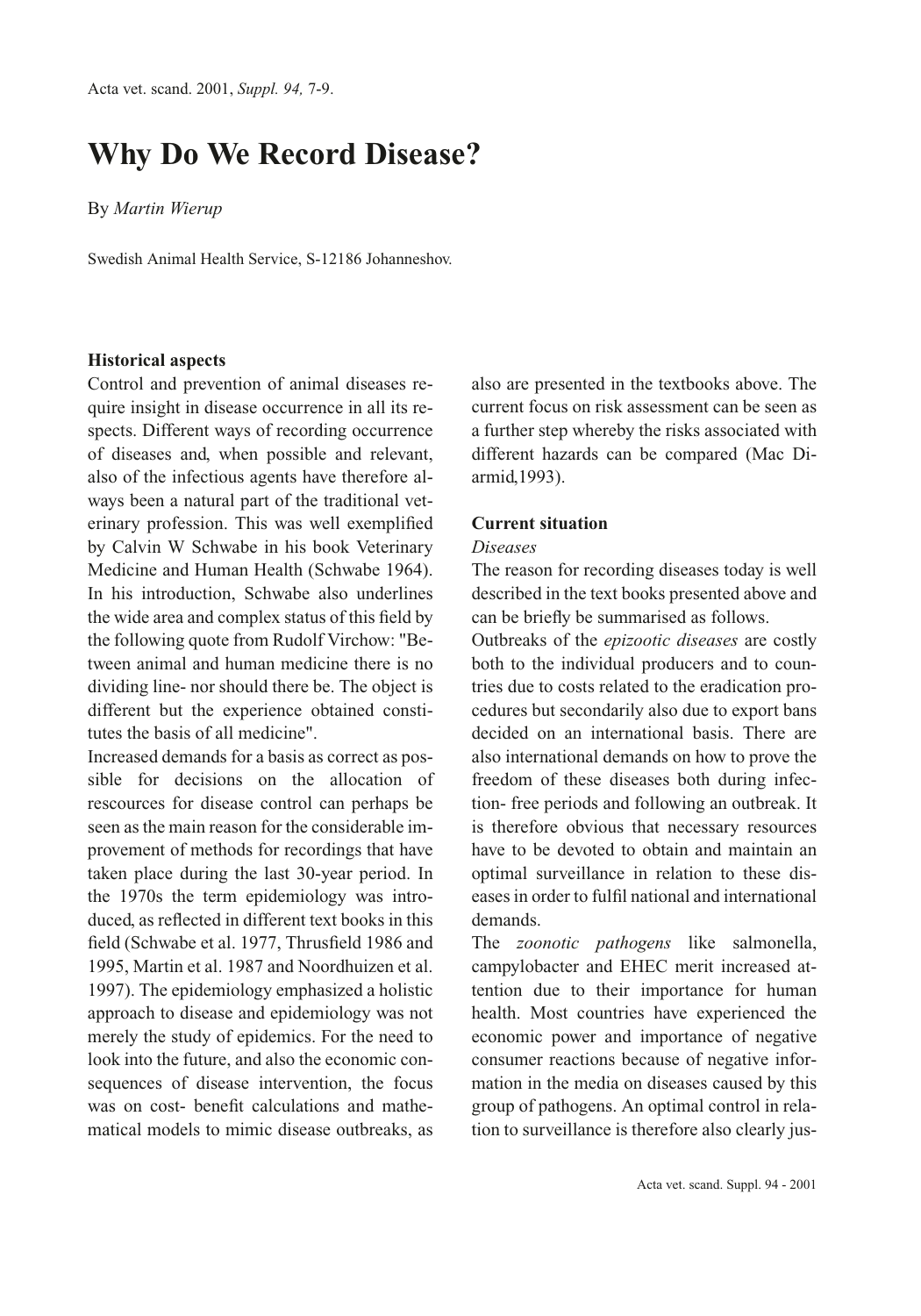tified for this group of diseases. The need of having correct surveillance data is also required for the control itself.

However, in the remaining group of diseases i.e. *other notifiable and non-notifiable diseases,* sometimes also referred to as *production diseases,* we find those that today are limiting the health and the economy of animal production. For the producer, it is therefore today of immediate and greatest importance to control and prevent these diseases

It is worth emphazising that before starting monitoring for a specific disease a clear strategy has to be worked out for the handling of those infected animals that might be found. It should also be noted that monitoring and surveillance of disease should be considered as a tool for decision- making and not as a goal in itself.

# **Health control**

Monitoring and surveillance is also needed for the *evaluation of interventions,* basically the recording of prevalence and incidence of specific diseases, eg following the use of vaccines, antimicrobials or the introduction of different production systems.

It is of special interest that many valuable disease- recording systems in health controls are based on observational results like the recording of lesions at slaughter or production data such as weight gain, pregnancy and farrowing rate. These data are often of *non-etiological* type but are good tools for further evaluation of possible occurrence and involvement of specific infectious diseases.

Recent years have seen increased demands for monitoring diseases of special interest eg from importing countries or from the livestock industry as part of health controls for production, or *quality control programmes* directed primarily at the consumer.

#### **EU – perspective**

From an EU perspective for the Nordic countries arguments on eg the disease situation, usually need *solid scientific support,* and results from correct monitoring and surveillance are usually of crucial importance. These arguments / works should be facilitated by *cooperation between countries,* eg by the use of the same methods for recording as are now practised for control of salmonella in the Scandinavian countries. It also seems likely that the decreasing demand and quality of official national *controls of trade* between EU-countries will partly be compensated by increasing control and monitoring within quality control programmes of individual industrial production cooperations or companies.

## **Future perspective**

In the future it is likely that the technical *improvement of methods* for surveillance and monitoring of diseases will be further improved. The international cooperation is also likely to lead to *harmonisation in the methods* used to facilitate correct comparison of primarily the disease situation between different countries.

#### **References**

- *MacDiarmid, S:* The risk analysis, animal health and trade, Rev.Sci.Off.Int.Epiz. 1993, *12,* 1093-1107.
- *Martin SW, Meek AH, Willeberg P:* Veterinary Epidemiology: Principles and Methods. Iowa State University Press, Ames, Iowa, 1987.
- *Noordhuizen JPTM, Frankena K, Hoofd van der CM, Graat EAM:* Application of Quantitative Methods in Veterinary Epidemiology, Wageningen Pers, Wageningen 1997.
- *Schwabe C, Riemann H, Franti:* Epidemiology in Veterinary Practice, 1977.
- *Schwabe CW:* Veterinary Medicine and Human Health. The Williams& Wilkens Company, Baltimore 1964.
- *Thrusfield M:* Veterinary Epidemiology, Blackwell Science, Oxford, 1986.
- *Thrusfield M:* Veterinary Epidemiology. 2nd edn., Blackwell Science, Oxford, 1995.